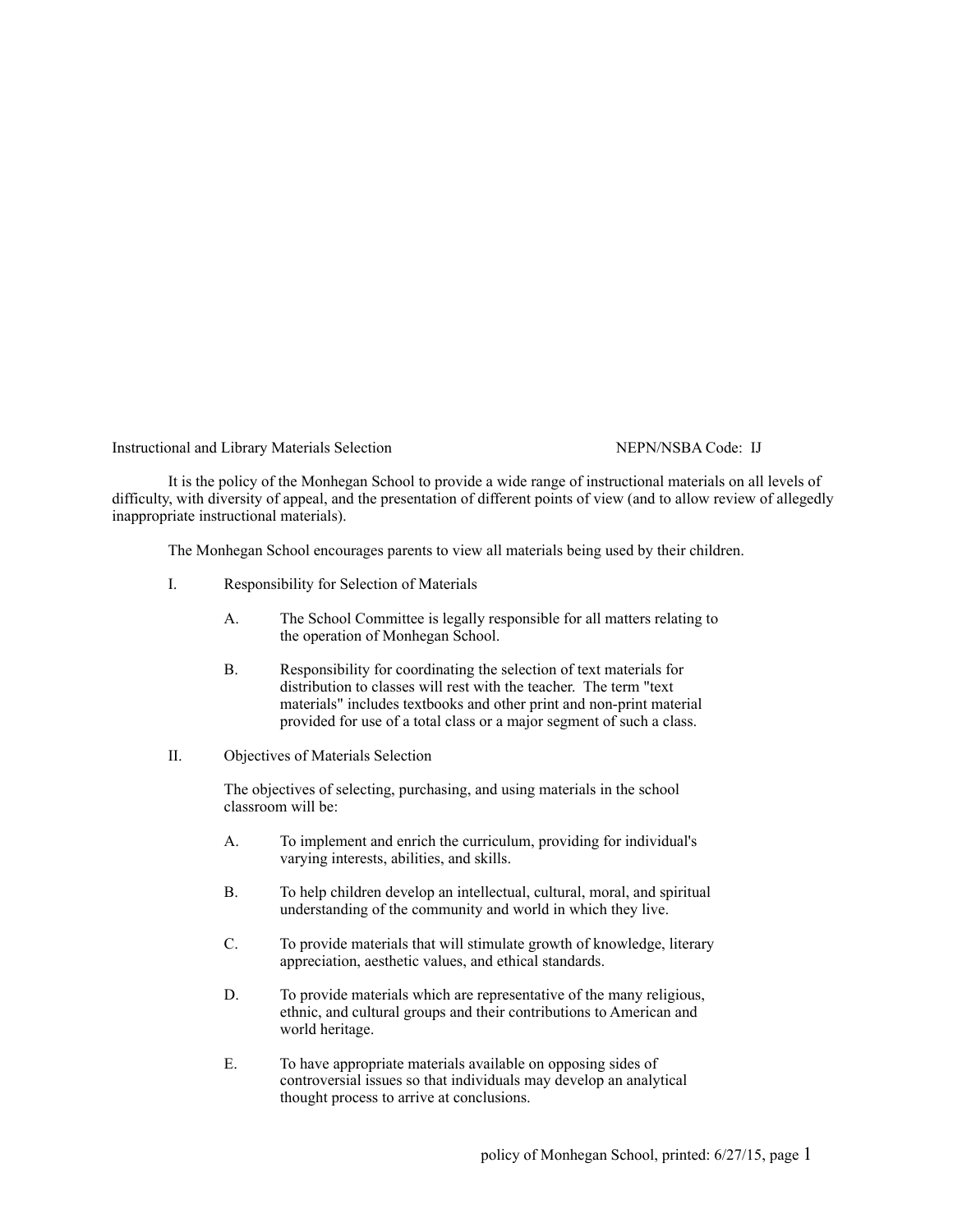- E. To provide materials which will promote and foster reading as recreation and life-long pleasure.
- F. To place principle above personal opinion and reason above prejudice in the selection of materials appropriate for each grade, and assure that the material selected is of the highest quality.
- H. To support and be consistent with the general educational goals of the school and the objectives of specific courses.
- I. To meet high standards of quality in factual content and presentation.
- III. Selection Procedure
	- A. The Selection Committee shall consist of the teacher or teachers of the grade involved; community members may be additional members of the committee.
	- B. Reviews appearing in professional selection aids will be used to evaluate material whenever possible.
- IV. The Review Committee
	- A. The Review Committee shall be composed of one School Committee member, two community members, two educators not from Monhegan staff, and one member of the Monhegan teaching staff.
	- B. The School Committee member will chair the Review Committee and will be appointed to the position at the annual organizational meeting of the School Committee.
	- C. Whenever it becomes necessary for a Review Committee to be formed, the chair of the committee will contact the Superintendent and together they will select the membership of the committee.
- V. Handling of Challenged Materials

Occasionally objections to a selection may be made by an individual, despite both the care taken to select valuable materials for students and teacher use and the qualifications of the persons who select the materials.

If a complaint is made, the procedure to be followed is:

- A. Complaints should first be brought to the attention of the teacher using the materials.
- B. Any individual wishing to pursue a complaint further must file his/her objection in writing, which will be submitted to the Superintendent. The Superintendent will initiate the Review Process within one week of the receipt of the complaint by contacting the chairperson of the Review Committee and the School Committee.
- C. Material shall remain in use until a decision has been reached by the Review Committee and/or the School Committee.
- D. If a parent has objection to the required material being used in the classroom for his/her child, that parent may ask for alternative materials for his/her child.
- E. Members of the Review Committee will individually review and examine the challenged materials before meeting as a committee at a time and place established by the chair. At the first meeting of the Review Committee, the complainant and a member of the Selection Committee which approved the material will present their testimony to